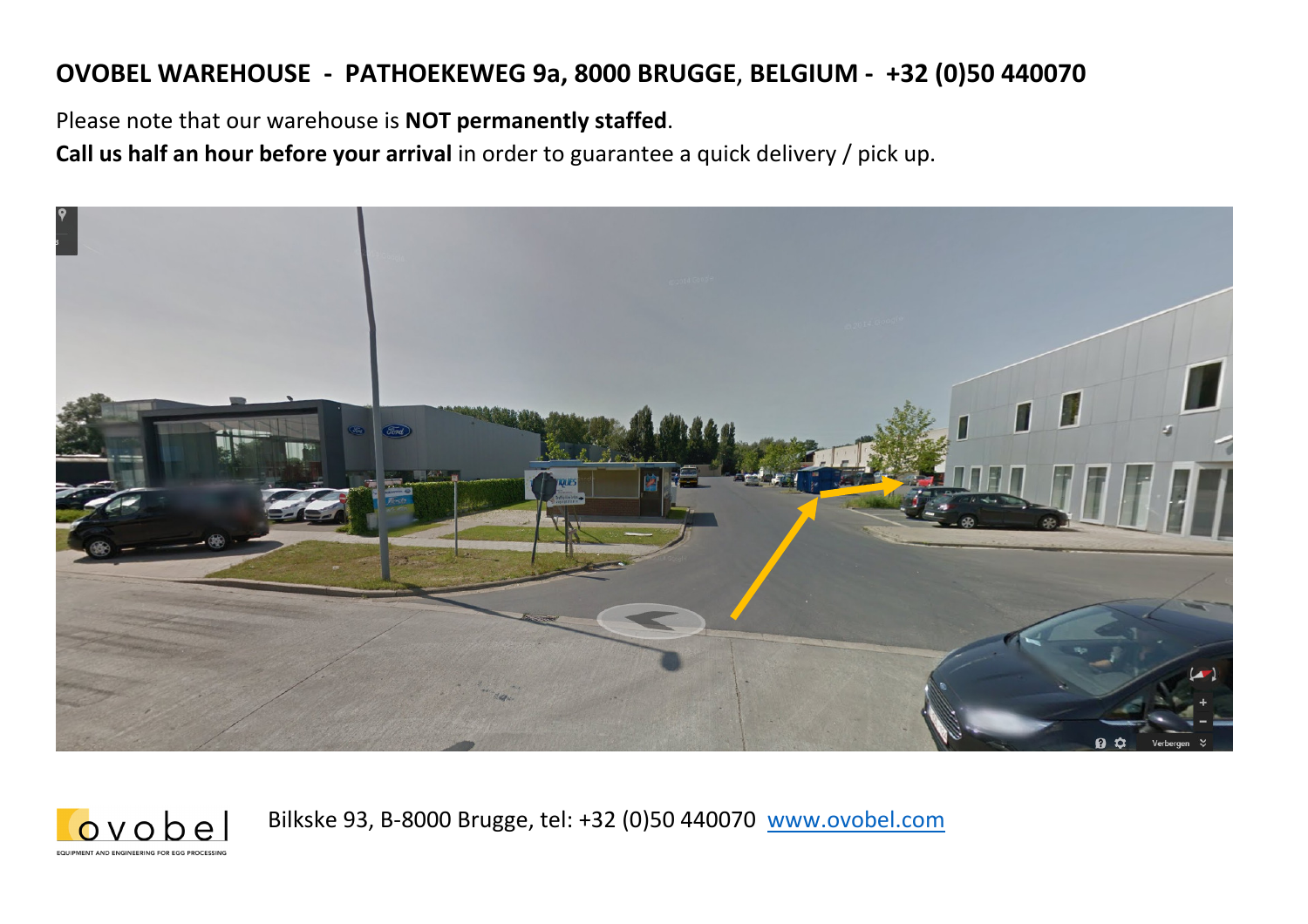

#### By car / truck

#### From Gent:

- ▙ Take the highway E40 in the direction of Oostende – Veurne.
- $\blacksquare$  Take exit 8 Brugge-Zeebrugge and continue on the Expresweg (E403/N31) in the direction of Zeebrugge.
- $\blacksquare$ Take the exit "Blauwe Toren" in the direction of the Blankenbergse Steenweg (N371)
- $\blacksquare$  Turn left at the first lights to the Kolvestraat. At the end of this road, keep right and follow the Pathoekeweg.
- $\blacksquare$ After +/- 500m turn right just in front of the Ford garage Move Brugge.
- $\blacksquare$ There you will find our warehouse. Welcome!

## From Kortrijk/Roeselare:

- $\blacksquare$ Take the highway E403 in the direction of Oostende-Zeebrugge.
- $\blacksquare$  Follow the Expresweg (N31) in the direction of Zeebrugge and the exit "Blauwe Toren" in the direction of the Blankenbergse Steenweg (N371).
- Turn left at the first lights to the Kolvestraat. . At the end of this road, keep right and follow the Pathoekeweg.
- $\blacksquare$ After +/- 500m turn right just in front of the Ford garage Move Brugge.
- $\blacksquare$ There you will find our warehouse. Welcome!

### From Oostende:

- Take the highway E40 in the direction of Brugge.
- $\blacksquare$  Take the exit 7 Brugge-Zeebrugge and follow the Expresweg (E403/N31) in the direction of the Blankenbergse Steenweg.
- $\blacksquare$  Turn left at the first lights to the Kolvestraat. At the end of this road, keep right and follow the Pathoekeweg.
- $\blacksquare$ After +/- 500m turn right just in front of the Ford garage Move Brugge.
- $\blacksquare$ There you will find our warehouse. Welcome!